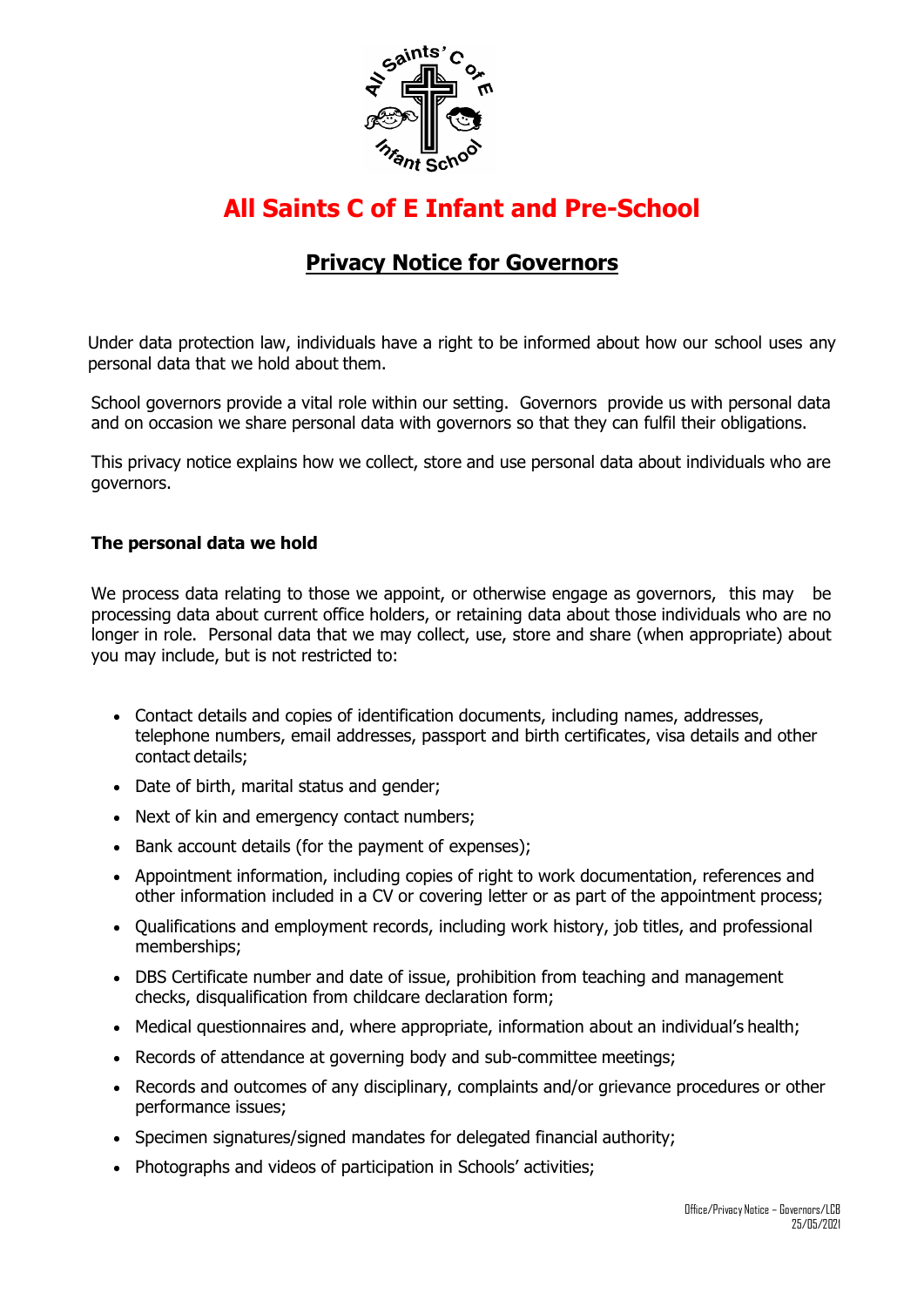- CCTV footage captured by the Schools' CCTV system;
- Vehicle details for those who use the Schools' car parking facilities.

# **Special Category data**

Some of the information we hold is what is classed as special category data. Special category data includes any information concerning racial or ethnic origin, political opinions, religious or philosophical beliefs, health, genetic or biometric data, and trade union membership. Where we need to process special category data we must fulfil an additional lawfully process, which is detailed below.

#### **Why we use this data**

The purpose of processing this data is to help us run the school, including to:

- Enable governors to be paid for any expenses they have incurred;
- Enable appropriate organisational contact (for example, lists of governors for both internal and external use, including publication on the School's website);
- Allow for delegated financial authority (for example, cheque signing, bank mandates, contract signing);
- Facilitate safe appointment of governors, as part of our safeguarding obligations towards pupils;
- Support effective assessment and monitoring of governors performance;
- Inform our appointment and retention policies:
- Assist with management planning and forecasting, research and statistical analysis, including that imposed by law (such as diversity or gender pay gap analysis and taxation records);
- Arrange travel and accommodation for training courses, meetings, conferences, excursions, trips, visits and tours;
- Provide access to and use of the Schools' IT systems and to monitor use thereof, in accordance with the Schools' Acceptable Use Policy;
- Order goods and services, including appropriate insurance and professional advice for the Schools;
- Maintain relationships with alumni and the Schools' community;
- Meet the legal requirements of the Charity Commission and Companies House if necessary;
- Ensure security of the school site and including CCTV in accordance with the Schools' CCTV policy.

# **Our lawful basis for using this data**

We only collect and use personal information about you when the law allows us to. Most commonly, we use it:

- When you have given us consent to use it in a certain way;
- To fulfil a contract we have entered into with you;
- To comply with a legal obligation;
- To carry out a task in the public interest.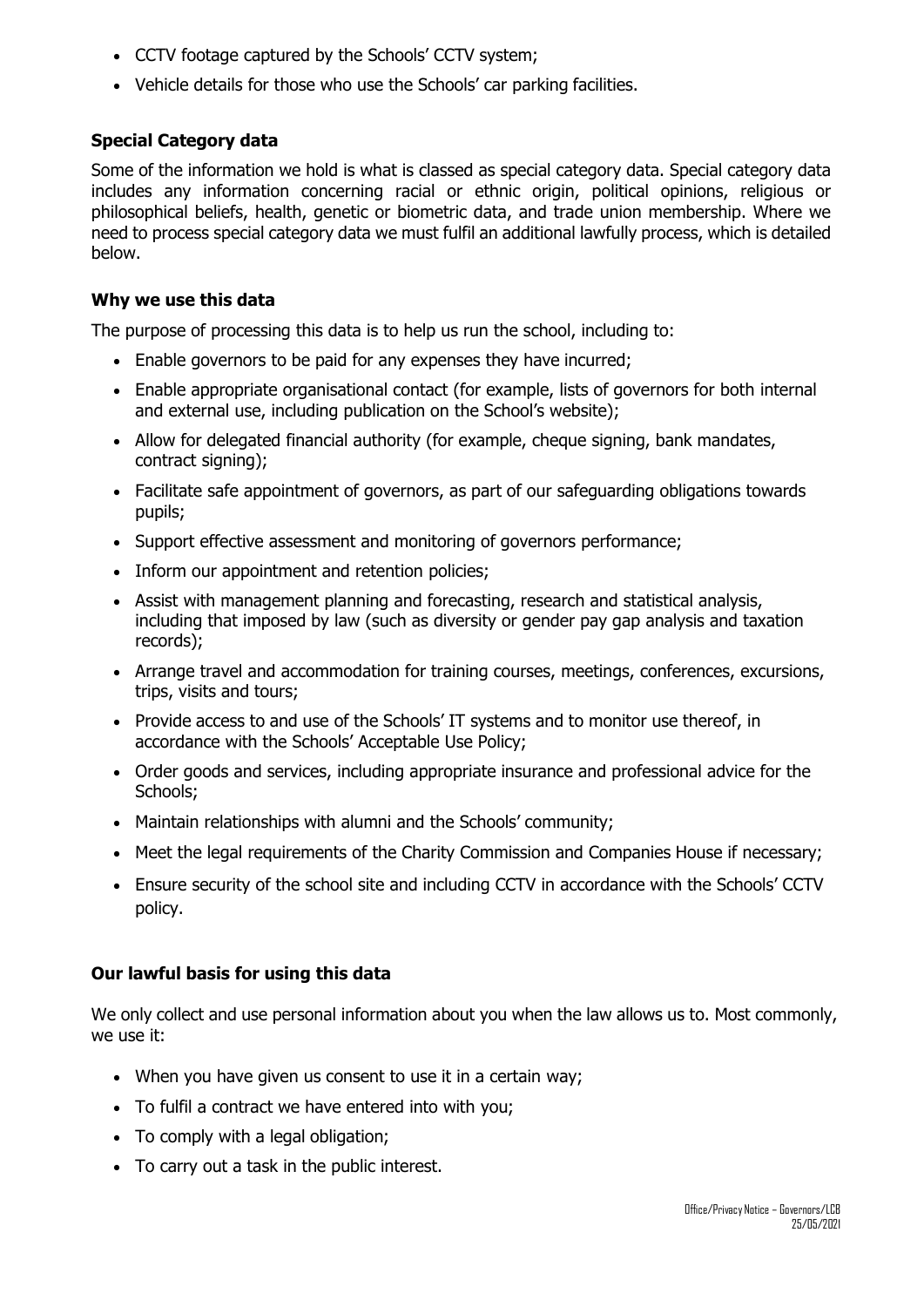Less commonly, we may also use personal information about you where:

- We need to protect your vital interests (or someone else's interests);
- We have legitimate interests in processing the data.

To process special category data we need an additional lawful basis. We will process special category data most commonly where:

- We have your explicit consent;
- The processing is necessary under social security or social protection law;
- We are processing it in the vital interests of an individual;
- We are providing health care or treatment under the responsibility of a health professional.

Where you have provided us with consent to use your data, you may withdraw this consent at any time. We will make this clear when requesting your consent, and explain how you go about withdrawing consent if you wish to do so.

Some of the reasons listed above for collecting and using personal information about you overlap, and there may be several grounds which justify the school's use of your data.

Where we are processing data on a legal or contractual basis, if you choose not to share this data with us, we may not be able to carry out our obligations under our contractual relationship with you, or engage you as a governor.

#### **Collecting this information**

While the majority of information we collect from you is mandatory, there is some information that you can choose whether or not to provide.

Whenever we seek to collect information from you, we make it clear whether you must provide this information (and if so, what the possible consequences are of not complying), or whether you have a choice.

#### **How we store this data**

We create and maintain a personnel file for each governor in paper copy. The information contained in this file is kept secure and is only used for purposes directly relevant to you holding the position of governor.

Once your appointment as a governor of the school has ended, we will retain this file and delete the information in it in accordance with our Retention of Records Policy, a copy of which is available by contacting the Data Protection Co-ordinator or the Office Manager at the school.

# **Data sharing**

We do not share information about you with any third party, without your consent, unless the law and our policies allow us to do so.

Where it is legally required, or necessary (and it complies with data protection law) we may share personal information about you with a number of organisations and agencies that may include (but is not limited to):